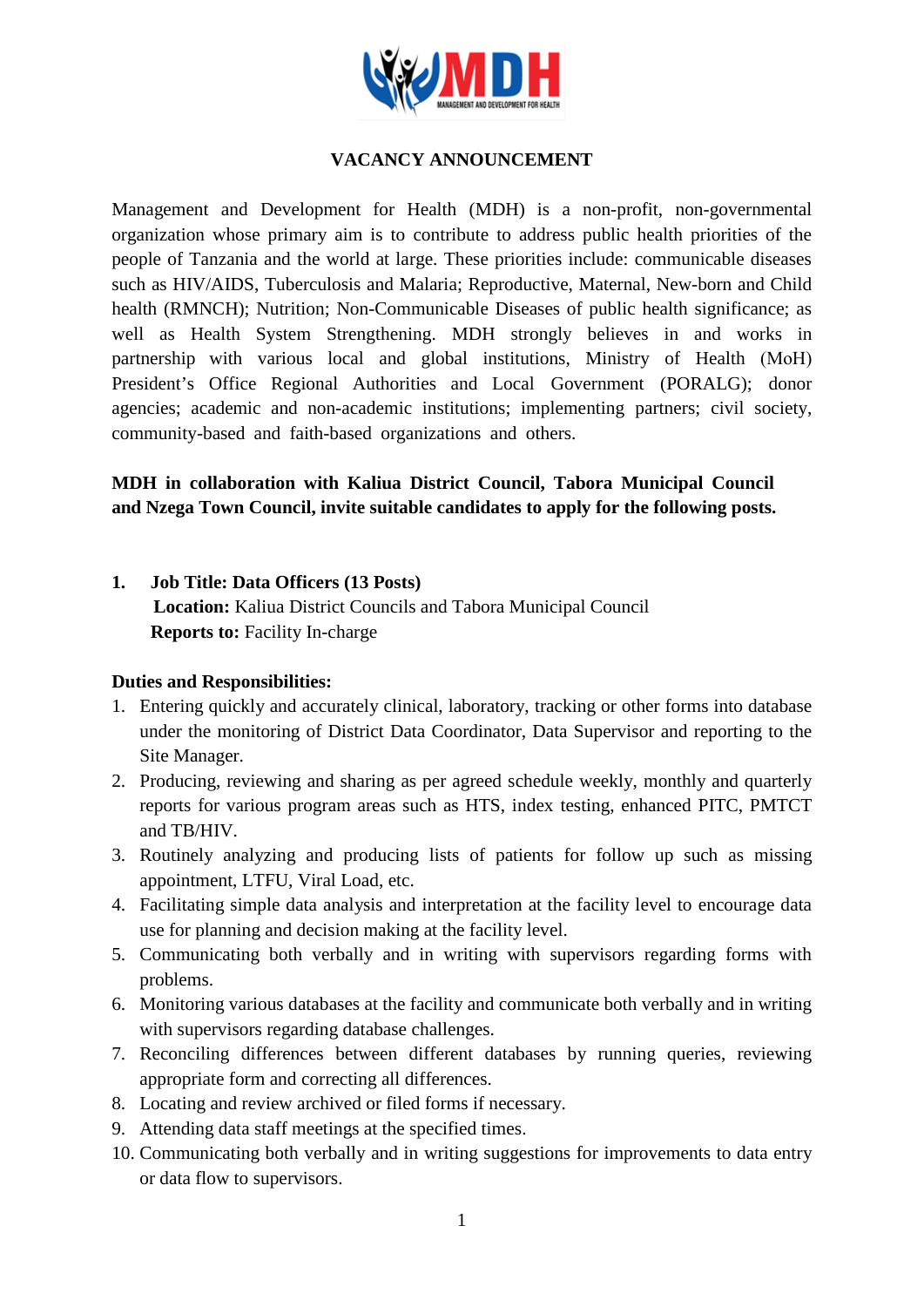

11. Performing other data tasks as assigned.

## **Requirements: Education, Work experience and Skills:**

- 1. Diploma in Computer Science, Health Informatics, Statistics or Information and Communication Technology (ICT) or related field.
- 2. A minimum of two (2) years' experience working as a data entry officer in the HIV/AIDS program settings.
- 3. Analytical and problem-solving skills, multi-tasking and organizational skills.
- 4. Ability to communicate fluently in both English and Kiswahili.
- 5. Ability to work both individually and as part of a team with minimal supervision.
- 6. Ability to maintains confidentiality in all aspects.
- **2. Job Title: Laboratory Technician (1 post) Location:** Kaliua (St John Paul Hospital) **Reports to:** Facility In-charge
- 1. Reading, understanding, and implementing SOPs for molecular analysis of HIV drug resistance and viral load.
- 2. Performing daily QC checks on all laboratory processes and procedures for accurate and reliable test results.
- 3. Performing pre-analytical procedures on all specimens received including but limited to inspections, registration, separation, and storage.
- 4. Performing testing in molecular biology to determine level of HIV drug resistance and amount of HIV virus.
- 5. Performing results analysis and interpretation and indicate in case of critical/panic results
- 6. Preparing samples for shipping according to SOPs.
- 7. Documenting daily operation, recalibration, preventive maintenance services, repair machines/analyzers using operation, reagents, calibration, maintenance and corrective action logs.
- 8. Troubleshooting minor technical faults in machines using operation manual, document the action, and report to laboratory supervisor.
- 9. Analyzing PT samples/panels received for external quality control program and submit them within deadline.
- 10. Checking and completing all the laboratory results in the Laboratory Information System or register book before validation/verification by a laboratory supervisor.
- 11. Archiving all the source documents after testing in the appropriate files.
- 12. Preparing summary reports of the machines/analyzers at the end of every week and month.
- 13. Performing duty deemed necessary by the lab supervisor including but not limited to training of junior technicians and students.
- 14. Observing all the quality requirements to fully support the laboratory towards accreditation.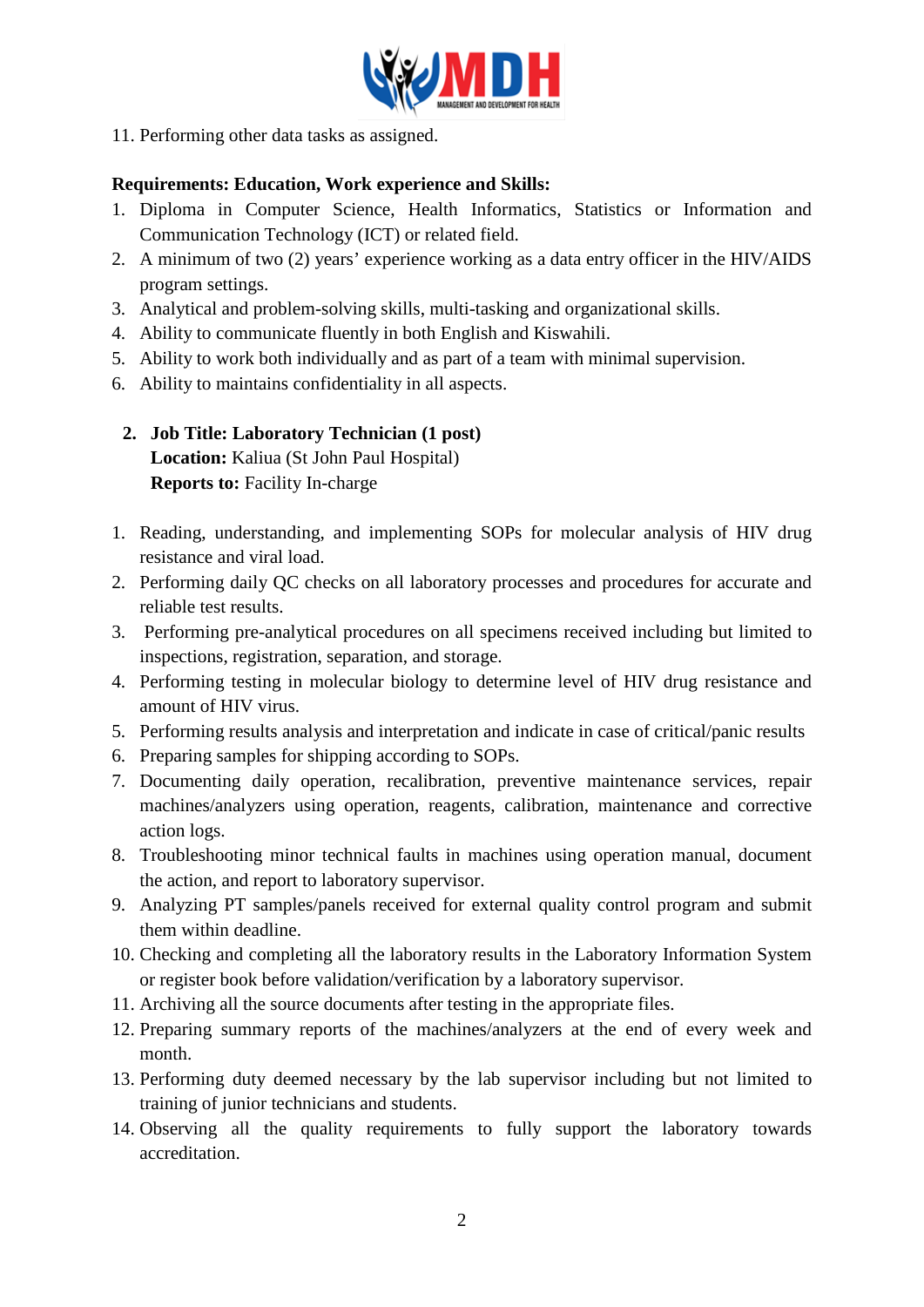

## **Requirements: Education, Work experience and Skills:**

- 1.Bachelor degree in molecular biology or biotechnology.
- 2. Minimum of two years' experience of working in the HIV drug resistance laboratory settings.
- 3. Laboratory quality management training is an added advantage.
- 4. Ability to communicate fluently in both English and Kiswahili.
- 5. Ability to work both individually and as part of a team with minimal supervision.
- **3. Job Title: Clinical Tracker (1 post) Location:** Nzega Town Council. **Reports to:** Facility In-charge

## **Duties and Responsibilities:**

- 1. Identifying patients who missed their clinic visits schedule timely and conduct telephone tracking.
- 2. Preparing, share list with, and support CBHS providers/peers/community tracker to conduct home visits to track all clients who missed their scheduled visit that were not found through the phone and those who don't have telephone.
- 3. Updating and Facilitate data entry of all tracking outcomes into the CTC2 card and database, working with clinician/counselor and data officer.
- 4. Conducting weekly review of CTC2 cards and database to ensure that tracking outcomes are updated and entered on CTC2 database.
- 5. Ensuring unknown clients are tracked timely and 70% returned to care monthly.
- 6. Working with referral focal, counselor/ clinician to ensure that all transfer out clients have up to date/ reachable phone contact details and physical address on record.
- 7. Working with referral focal, counselor and data officer to confirm that all clients that transferred out reached their destination facility.
- 8. Providing health education on importance of clinic adherence to clients and family
- 9. Supporting the patient adherence to medication and clinic visit schedules.
- 10. Recording and reporting tracking services daily, weekly, monthly and quarterly.
- 11. Preparing summary report weekly, monthly and quarterly and submit to site manager and district retention and community officer.
- 12. Participating in data management and net loss analysis at facility and district level
- 13. Participating in QI activities that aimed to increase retention at facility level.
- 14. Bringing up ideas/ comments that may contribute to better system of patients follow up.
- 15. Performing any other duties as assigned by a line supervisor.

#### **Requirements: Education, work experience and skills**

- 1. Diploma in social work or community development or any other health related course.
- 2. Bachelor degree on social and community development is an added advantage.
- 3. Must have certificate in basic computer applications,
- 4. At least one (1) year experience working in the field of expertise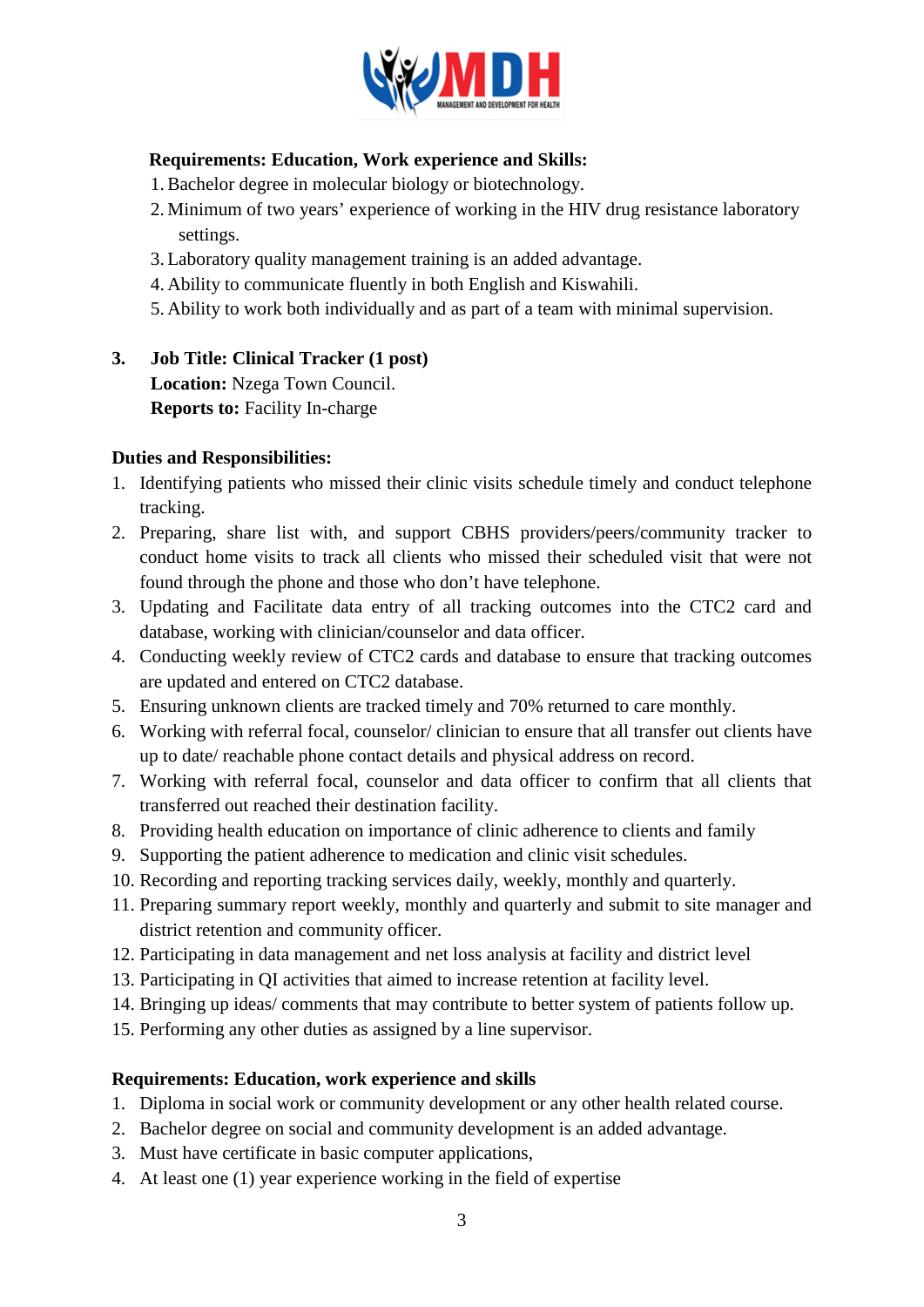

- 5. Ability to work both individually and as part of a team with minimal supervision.
- 6. Ability to communicate fluently in both English and Kiswahili.
- 7. Ability to maintains confidentiality in all aspects
- **4. Job Title: Community HIV Tester (1 Post) Location:** Tabora Municipal Council **Reports to:** Facility In-charge

## **Duties and Responsibilities:**

- 1. Providing KVP friendly services client centered approach.
- 2. Working with peer educators in creating awareness and education on the existence of identification services and preventive services.
- 3. Ensuring all HIV testing services is performed according to national HIV testing algorithm.
- 4. Providing ongoing counselling with psychosocial support and testing while maintaining confidentiality and patient rights.
- 5. Compiling and submit all report on daily, weekly, monthly or quarterly report to HTS focal and MDH supervisors.
- 6. Monitoring the quality of test kits by the use of suitable control materials, sample from laboratory department.
- 7. Ensuring safe storage of CBHTS related items and prepare all the necessary consumables for undertaking CBHTS activities on time.
- 8. Keeping accurate CBHTS record.
- 9. Working with team members to monitor Quality improvement plans with regards to the established performance targets or indicators.
- 10. Working with Data Officers for Data entry of new identified clients into the CTC2 database.
- 11. Providing health education on importance of clinic adherence to the clients and treatment supporter.
- 12. Participating in outreach and campaigning in reaching targeted population for testing and prep services.
- 13. Participating in QI activities that aimed to increase CBHTS efficiency.
- 14. Bringing up any ideas or comments that may contribute to better system for providing services to KVP.
- 15. Performing any other duties as assigned by a Supervisor.

#### **Requirements: Education, Work experience and Skills:**

- 1. Diploma in Medicine, Nursing or other related health field.
- 2. Must have a valid license of practice (Certificate for HIV testing is an added advantage).
- 3. At least three (3) years' experience in working in the community HIV Programs
- 4. Ability to maintains confidentiality in all aspects
- 5. Ability to work both individually and as part of a team with minimal supervision.
- 6. Ability to communicate fluently in both English and Kiswahili.